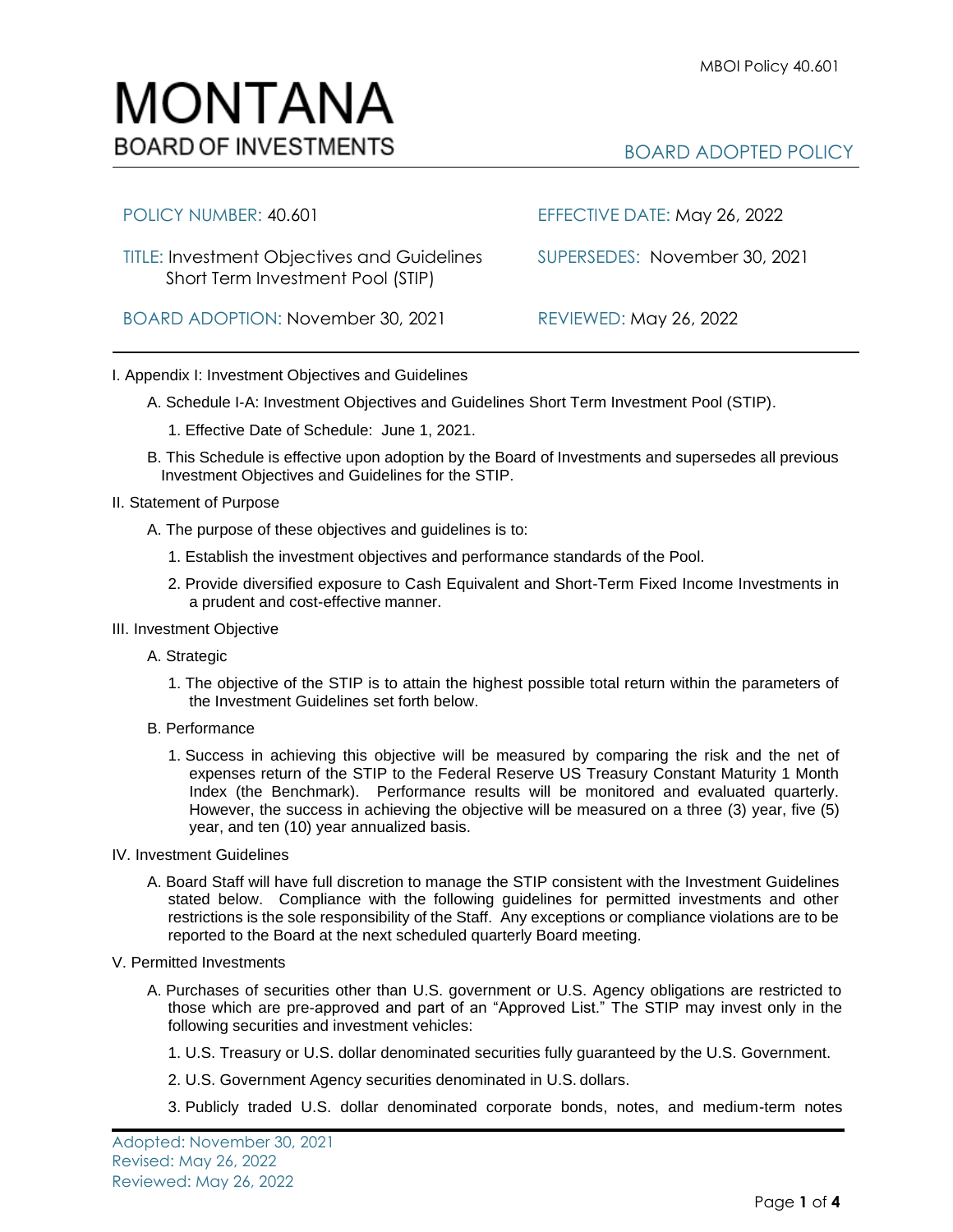(MTNs).

- 4. U.S. dollar denominated Commercial Paper (CP).
- 5. U.S. dollar denominated Bankers' Acceptance (BA).
- 6. U.S. dollar denominated Certificates of Deposits (CD).
- 7. U.S. dollar denominated Asset-Backed Commercial Paper (ABCP).
- 8. Repurchase or Reverse Repurchase Agreements with an approved primary dealer or the custodial bank, and under the terms of a written master repurchase agreement.
- 9. Investments required to implement the bond credit enhancement authorized by Resolution 219.
- 10. SEC registered 2a-7 Institutional Money Market Funds that are considered "U.S. Treasury" or "U.S. Government" money market mutual funds according to the SEC regulations.
- 11. Short-term investment vehicle available through the custodial bank.
- 12. Variable rate securities based on an index that is approved by the CIO and purchased and monitored by Staff.
- 13. FDIC insured deposit accounts.
- 14. Fixed Income Investments in the State's INTERCAP program.
- 15. Fully collateralized, daily liquidity investment in an interest-bearing Demand Deposit Account with Montana domiciled Banks.

VI. Restrictions

- A. Concentration restrictions (Concentration restrictions are at the time of purchase)
	- 1. A maximum of forty percent (40%) of the STIP Units Value shall be held ABCP.
	- 2. A maximum of ten percent (10%) of the STIP Units Value shall be held in Repurchase Agreements.
	- 3. A maximum of fifteen percent (15%) of the STIP Units Value shall be held in permitted SEC registered 2a-7 Institutional Money Market Funds.
	- 4. A maximum of ten percent (10%) of the STIP Units Value shall be pledged to secure Reverse Repurchase Agreements. Transactions will be used only to secure borrowings for temporary or emergency purposes.
	- 5. A maximum of twenty-five percent (25%) of the STIP Units Value in the aggregate shall be held in all non- Government Variable Rate securities with maturities greater than three hundred ninetyseven (397) days.
- B. Issuer Restrictions (Issuer restrictions are at the time of purchase)
	- 1. A maximum of thirty percent (30%) of the STIP Units Value shall be held in any single issuer of U.S. Agency securities.
	- 2. A maximum of three percent (3%) of the STIP Units Value shall be invested in any one issuer with the exception of U.S. Treasury and U.S. Agency securities as well as any Repurchase Agreements with a financial institution.
	- 3. A maximum of ten percent (10%) of the STIP Units Value in the aggregate shall be held in any one financial sponsor of ABCP as well as any direct obligations associated with the sponsor. Repurchase agreement obligations of a financial institution shall not be considered in this limit.
	- 4. A maximum of five percent (5%) of the STIP Units Value shall be held in any single SEC registered 2a-7 Institutional Money Market Funds or as FDIC insured deposits.
	- 5. A maximum of five percent (5%) of the STIP Units Value shall be held in Repurchase Agreements with any single primary dealer or financial institution.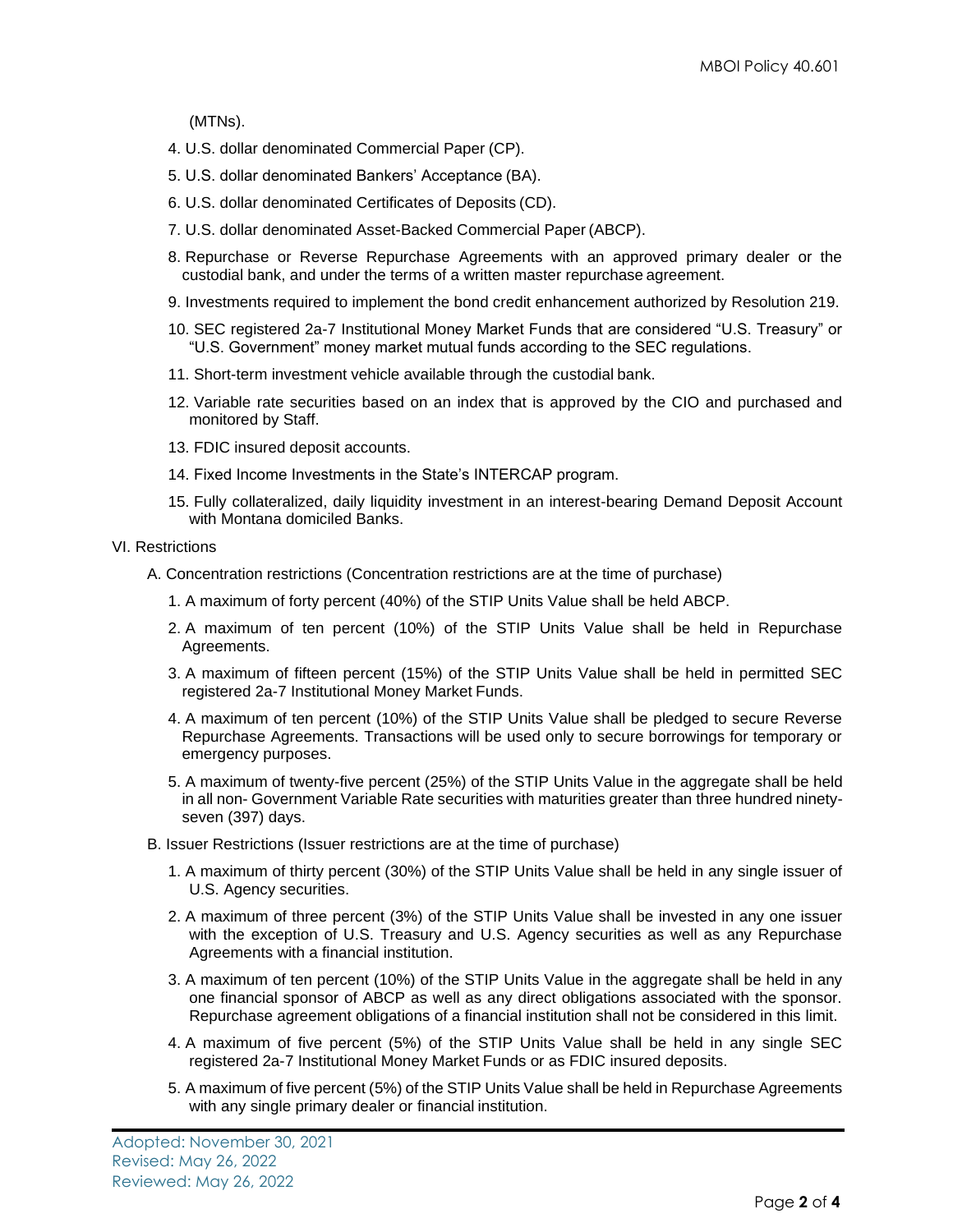6. A maximum of five percent (5%) of the STIP Units Value shall be held in fully collateralized, demand deposit accounts at Montana domiciled Banks.

- C. Rating Restrictions
	- 1. ABCP, CP, BA or CD shall not have a Tier 2 or lower rating at any NRSRO at the time of purchase.
	- 2. Corporate bonds, notes, or MTNs shall be rated a minimum of the sixth highest rating at any NRSRO at the time of purchase.
	- 3. All securities, with the exception of Fixed Income Investments in the State INTERCAP program, securities fully guaranteed by the U.S. Government, approved Institutional Money Market Funds, and fully collateralized Demand Deposit Accounts at Montana domiciled Banks must be rated by at least two Nationally Recognized Statistical Rating Organizations (NRSROs) at the time of purchase.
	- 4. A maximum of ten percent (10%) of the STIP Units Value shall be held in ABCP, CP, BA or CD rated with a Tier 2 or lower rating at any Nationally Recognized Statistical Rating Organization (NRSRO) at any time.
- D. Liquidity Restrictions
	- 1. A minimum of ten percent (10%) of the STIP Units Value shall qualify as "daily liquid assets." For this guideline is it assumed that "daily liquid assets" is defined as cash, direct obligations of the U.S. government, securities that will mature or are subject to a demand feature that is exercisable and payable within one (1) business day, and a permitted SEC registered 2a-7 Institutional Money Market Fund.
	- 2. A minimum of fifteen percent (15%) of the STIP Units Value shall qualify as "weekly liquid assets." For the purpose of this guideline, it is assumed that "weekly liquid assets" is defined as "daily liquid assets" (as defined above), government agency discount notes with remaining maturities of sixty (60) days or less, securities that will mature or are subject to a demand feature that is exercisable and payable within five (5) business days, and a permitted SEC registered 2a-7 Institutional Money Market Fund.
	- 3. A maximum of ten percent (10%) of the STIP Units Value shall be invested in Permitted Investments that are considered "illiquid." For the purpose of this guideline, "illiquid" shall be defined as "a security that cannot be sold or disposed of in the ordinary course of business within seven (7) calendar days at approximately the value ascribed to it by STIP."
	- 4. STIP shall maintain a dollar-weighted average portfolio maturity of one hundred twenty (120) days or less (for this purpose, the date to the next coupon reset date will be used for all floating or variable rate securities).
	- 5. ABCP purchases shall be limited to maturities of ninety (90) days or less.
	- 6. The maximum term of any Repurchase Agreement will be thirty (30) days.
	- 7. The maximum term of any Reverse Repurchase Agreement will be ninety (90) days and must be matched to anticipated cash flows adequate to liquidate the transaction.
	- 8. The maximum final maturity of any Permitted Investment shall not exceed three hundred ninetyseven (397) days (not including securities used as collateral in Repurchase Agreements or Permitted Investments considered "Variable Rate" securities, which on any reset date can reasonably be expected to have a market value that approximates its amortized cost).
	- 9. A Variable Rate security shall have a maximum maturity of two (2) years.
- E. Other Restrictions
	- 1. Risk assets will/may be purchased only when the estimated aggregate effect of a worst-case scenario spread widening event does not exceed the amount of the STIP Reserve. Risk assets are assets other than Treasuries, Agencies and Government money markets. The estimated